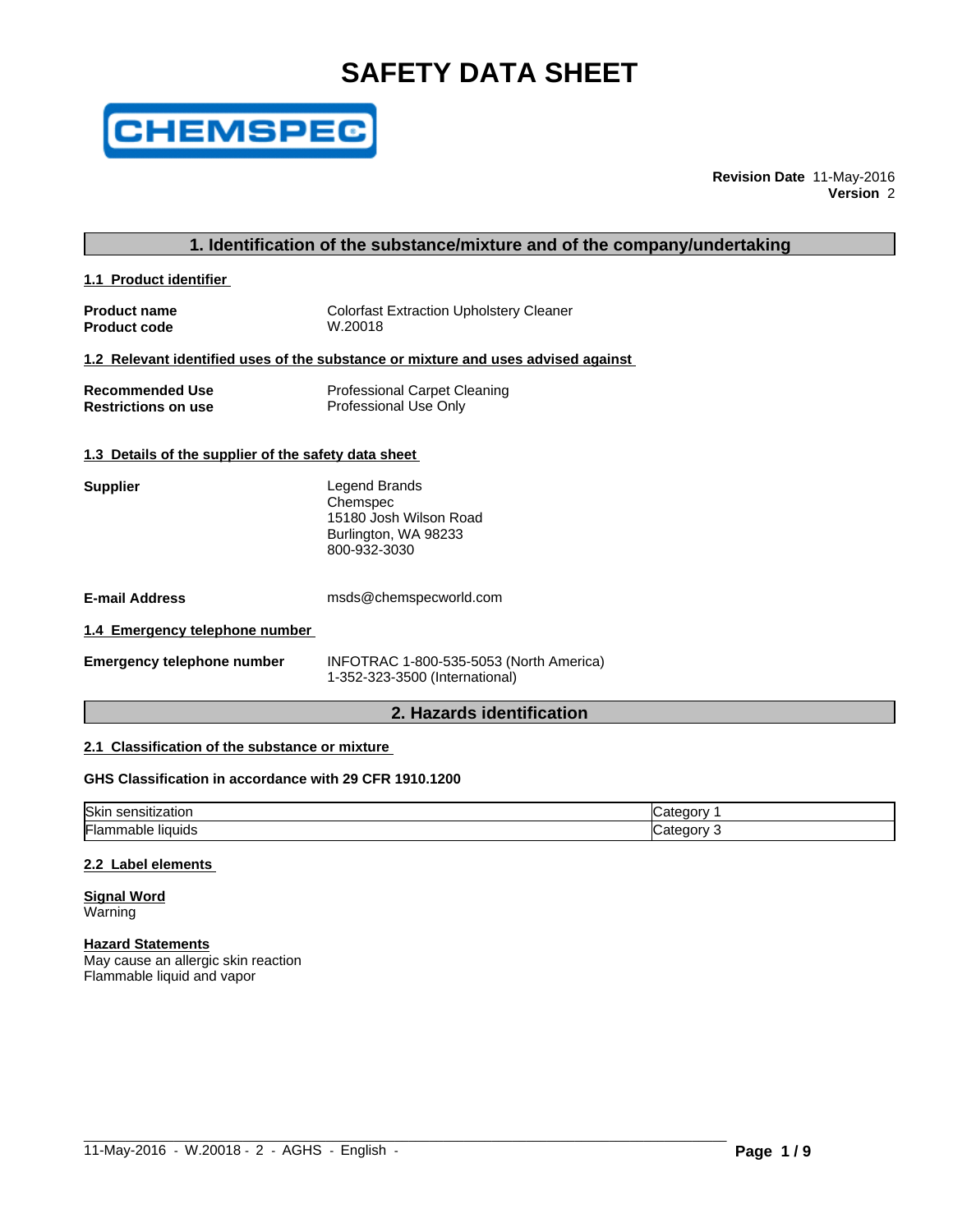

# **Precautionary Statements - Prevention**

Avoid breathing dust/fume/gas/mist/vapors/spray Contaminated work clothing should not be allowed out of the workplace Keep away from heat/sparks/open flames/hot surfaces. - No smoking Keep container tightly closed Ground/Bond container and receiving equipment Use explosion-proof electrical/ventilating/lighting/equipment Use only non-sparking tools Take precautionary measures against static discharge Wear protective gloves/clothing and eye/face protection

If skin irritation or rash occurs: Get medical advice/attention Wash contaminated clothing before reuse IF ON SKIN (or hair): Take off immediately all contaminated clothing. Rinse skin with water/ shower In case of fire: Use CO2, dry chemical, or foam to extinguish

#### **Precautionary Statements - Storage**

Store in a well-ventilated place. Keep cool

#### **Precautionary Statements - Disposal**

Dispose of contents/container to an approved waste disposal plant

# **2.3. Other Hazards Hazards not otherwise classified (HNOC)**

Not Applicable

# **2.4 Other information**

Not Applicable

**Unknown Acute Toxicity** < 1% of the mixture consists of ingredient(s) of unknown toxicity

# **3. Composition/Information on Ingredients**

#### **Substance Mixture**

| <b>Chemical Name</b>                         | <b>CAS-No</b>                         | Weight %  |
|----------------------------------------------|---------------------------------------|-----------|
| DIPROPYLENE GLYCOL BUTYL ETHER               | 29911-28-2                            | $10 - 20$ |
| Alcohols, C6-C12, Ethoxylated, propoxylated  | 68937-66-6                            | - 5       |
| Alcohols, C10-C16, ethoxylated, propoxylated | 69227-22-1                            | - 5       |
| Isopropyl alcohol                            | 67-63-0                               | - 5       |
| D-limonene                                   | 5989-27-5                             |           |
| $-1$                                         | .<br>$\cdots$<br>$\sim$ $\sim$ $\sim$ |           |

The exact percentage (concentration) of composition has been withheld as a trade secret.

# **4. First aid measures**

#### **4.1 Description of first-aid measures**

| <b>General advice</b> | No information available.                                                              |
|-----------------------|----------------------------------------------------------------------------------------|
| Eye contact           | Rinse thoroughly with plenty of water for at least 15 minutes and consult a physician. |
| <b>Skin contact</b>   | Wash skin with soap and water.                                                         |

 $\_$  ,  $\_$  ,  $\_$  ,  $\_$  ,  $\_$  ,  $\_$  ,  $\_$  ,  $\_$  ,  $\_$  ,  $\_$  ,  $\_$  ,  $\_$  ,  $\_$  ,  $\_$  ,  $\_$  ,  $\_$  ,  $\_$  ,  $\_$  ,  $\_$  ,  $\_$  ,  $\_$  ,  $\_$  ,  $\_$  ,  $\_$  ,  $\_$  ,  $\_$  ,  $\_$  ,  $\_$  ,  $\_$  ,  $\_$  ,  $\_$  ,  $\_$  ,  $\_$  ,  $\_$  ,  $\_$  ,  $\_$  ,  $\_$  ,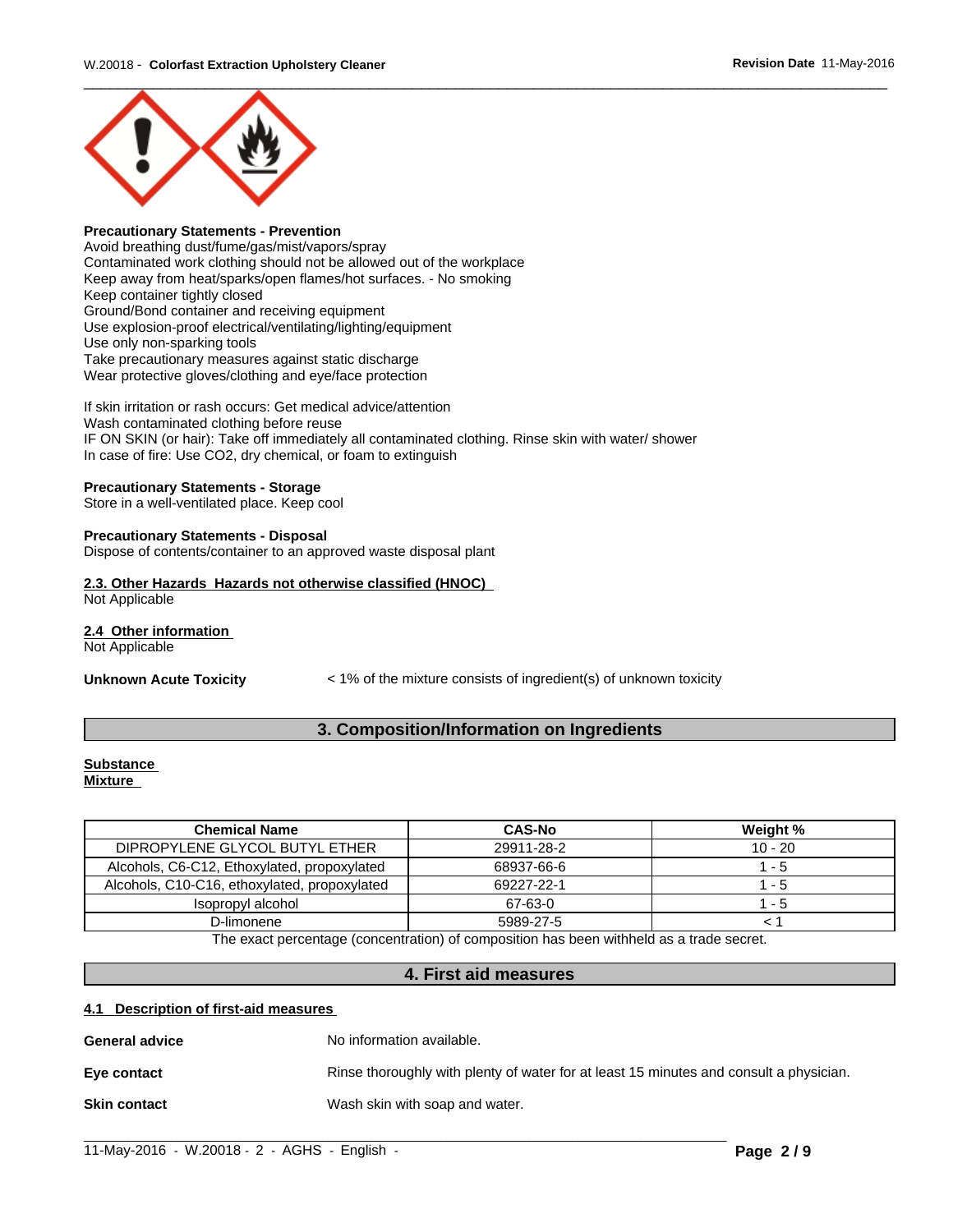| <b>Inhalation</b>                                               | Remove to fresh air.                                                           |  |
|-----------------------------------------------------------------|--------------------------------------------------------------------------------|--|
| <b>Ingestion</b>                                                | Clean mouth with water and drink afterwards plenty of water.                   |  |
| 4.2 Most important symptoms and effects, both acute and delayed |                                                                                |  |
| <b>Symptoms</b>                                                 | See Section 2.2, Label Elements and/or Section 11, Toxicological effects.      |  |
|                                                                 | 4.3 Indication of any immediate medical attention and special treatment needed |  |

**Notes to physician** Treat symptomatically.

# **5. Fire-Fighting Measures**

 $\overline{\phantom{a}}$  ,  $\overline{\phantom{a}}$  ,  $\overline{\phantom{a}}$  ,  $\overline{\phantom{a}}$  ,  $\overline{\phantom{a}}$  ,  $\overline{\phantom{a}}$  ,  $\overline{\phantom{a}}$  ,  $\overline{\phantom{a}}$  ,  $\overline{\phantom{a}}$  ,  $\overline{\phantom{a}}$  ,  $\overline{\phantom{a}}$  ,  $\overline{\phantom{a}}$  ,  $\overline{\phantom{a}}$  ,  $\overline{\phantom{a}}$  ,  $\overline{\phantom{a}}$  ,  $\overline{\phantom{a}}$ 

# **5.1 Extinguishing media**

#### **Suitable extinguishing media**

Use extinguishing measures that are appropriate to local circumstances and the surrounding environment.

**Unsuitable Extinguishing Media** None.

#### **5.2 Special hazards arising from the substance or mixture**

#### **Special Hazard**

Contact with water liberates toxic gas Risk of ignition

**Hazardous Combustion Products** No information available.

**Explosion Data**

**Sensitivity to Mechanical Impact** None. **Sensitivity to Static Discharge** None.

# **5.3 Advice for firefighters**

As in any fire, wear self-contained breathing apparatus pressure-demand, MSHA/NIOSH (approved or equivalent) and full protective gear.

# **6. Accidental Release Measures**

# **6.1 Personal precautions, protective equipment and emergency procedures**

Ensure adequate ventilation, especially in confined areas.

#### **6.2 Environmental precautions**

See Section 12 for additional Ecological information.

# **6.3 Methods and materials for containment and cleaning up**

| <b>Methods for Containment</b> | Prevent further leakage or spillage if safe to do so. |
|--------------------------------|-------------------------------------------------------|
|                                |                                                       |

**Methods for cleaning up** Pick up and transfer to properly labeled containers.

# **7. Handling and storage**

 $\_$  ,  $\_$  ,  $\_$  ,  $\_$  ,  $\_$  ,  $\_$  ,  $\_$  ,  $\_$  ,  $\_$  ,  $\_$  ,  $\_$  ,  $\_$  ,  $\_$  ,  $\_$  ,  $\_$  ,  $\_$  ,  $\_$  ,  $\_$  ,  $\_$  ,  $\_$  ,  $\_$  ,  $\_$  ,  $\_$  ,  $\_$  ,  $\_$  ,  $\_$  ,  $\_$  ,  $\_$  ,  $\_$  ,  $\_$  ,  $\_$  ,  $\_$  ,  $\_$  ,  $\_$  ,  $\_$  ,  $\_$  ,  $\_$  ,

# **7.1 Precautions for safe handling**

**Hygiene measures** Handle in accordance with good industrial hygiene and safety practice.

# **7.2 Conditions for safe storage, including any incompatibilities**

**Storage Conditions** Keep containers tightly closed in a dry, cool and well-ventilated place.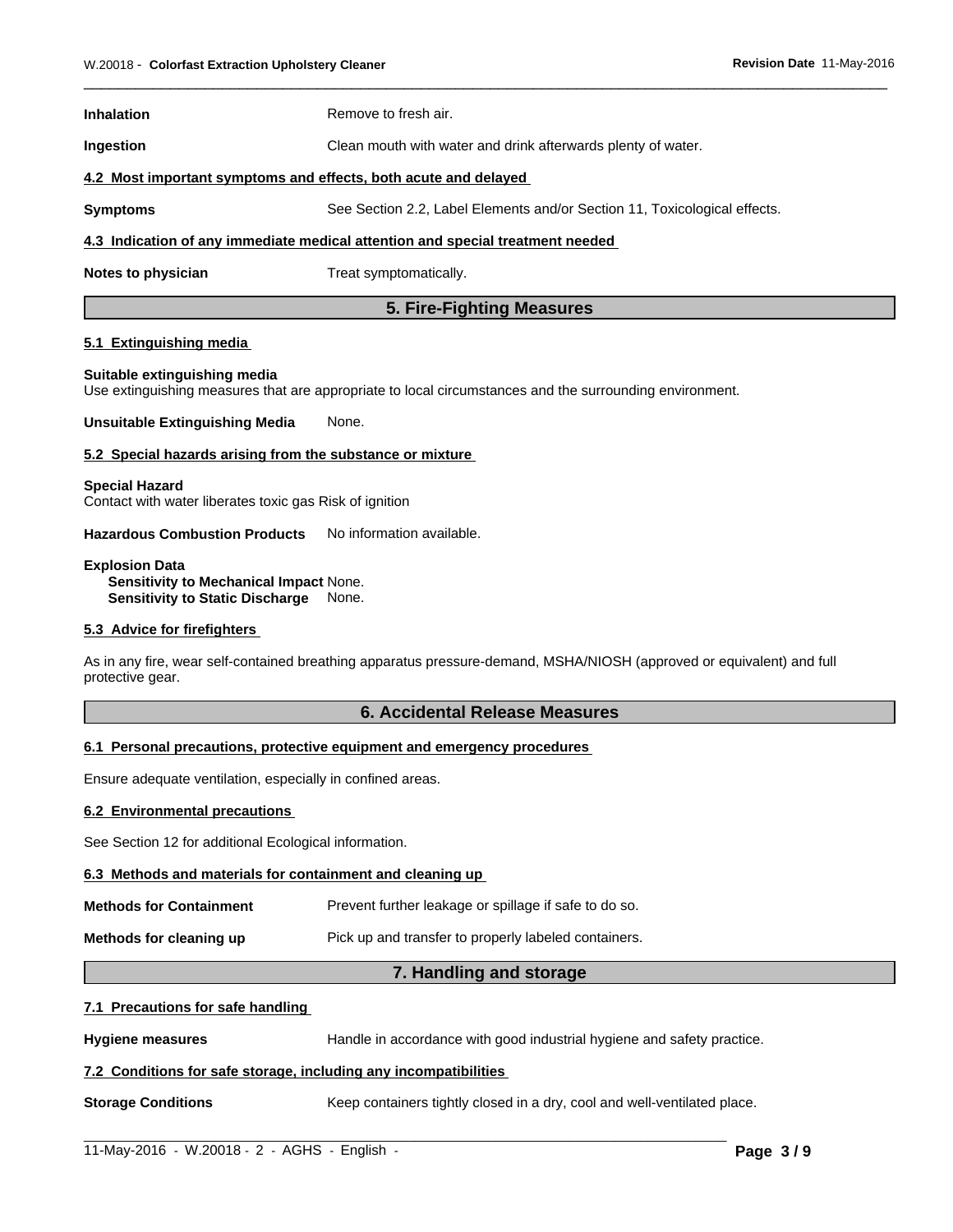**Materials to Avoid** No materials to be especially mentioned.

# **8. Exposure controls/personal protection**

 $\overline{\phantom{a}}$  ,  $\overline{\phantom{a}}$  ,  $\overline{\phantom{a}}$  ,  $\overline{\phantom{a}}$  ,  $\overline{\phantom{a}}$  ,  $\overline{\phantom{a}}$  ,  $\overline{\phantom{a}}$  ,  $\overline{\phantom{a}}$  ,  $\overline{\phantom{a}}$  ,  $\overline{\phantom{a}}$  ,  $\overline{\phantom{a}}$  ,  $\overline{\phantom{a}}$  ,  $\overline{\phantom{a}}$  ,  $\overline{\phantom{a}}$  ,  $\overline{\phantom{a}}$  ,  $\overline{\phantom{a}}$ 

# **8.1 Exposure Guidelines**

| <b>Chemical Name</b> | <b>ACGIH TLV</b> | <b>OSHA PEL</b>   | <b>British Columbia</b> I | Alberta                   | Quebec                                                                   | <b>Ontario TWAEV</b> |
|----------------------|------------------|-------------------|---------------------------|---------------------------|--------------------------------------------------------------------------|----------------------|
| Isopropyl alcohol    | STEL: 400 ppm    | TWA: 400 ppm      | TWA: 200 ppm              | TWA: 200 ppm              | TWA: 400 ppm                                                             | TWA: 200 ppm         |
| 67-63-0              | TWA: 200 ppm     | TWA: 980 mg/m $3$ | STEL: 400 ppm             | TWA: $492 \text{ mg/m}^3$ | TWA: 985 mg/m $3$                                                        | STEL: 400 ppm        |
|                      |                  |                   |                           | STEL: 400 ppm             | STEL: 500 ppm                                                            |                      |
|                      |                  |                   |                           |                           | $\frac{1}{2}$ STEL: 984 mg/m <sup>3</sup>   STEL: 1230 mg/m <sup>3</sup> |                      |

# **8.2 Appropriate engineering controls**

**Engineering Measures** Showers Eyewash stations Ventilation systems.

# **8.3 Individual protection measures, such as personal protective equipment**

| <b>Eye/Face Protection</b>    | Safety glasses with side-shields.                                                       |
|-------------------------------|-----------------------------------------------------------------------------------------|
| Skin and body protection      | Rubber/latex/neoprene or other suitable chemical resistant gloves.                      |
| <b>Respiratory protection</b> | . NIOSH/MSHA approved respiratory protection should be worn if exposure is anticipated. |
| <b>Hygiene measures</b>       | See section 7 for more information                                                      |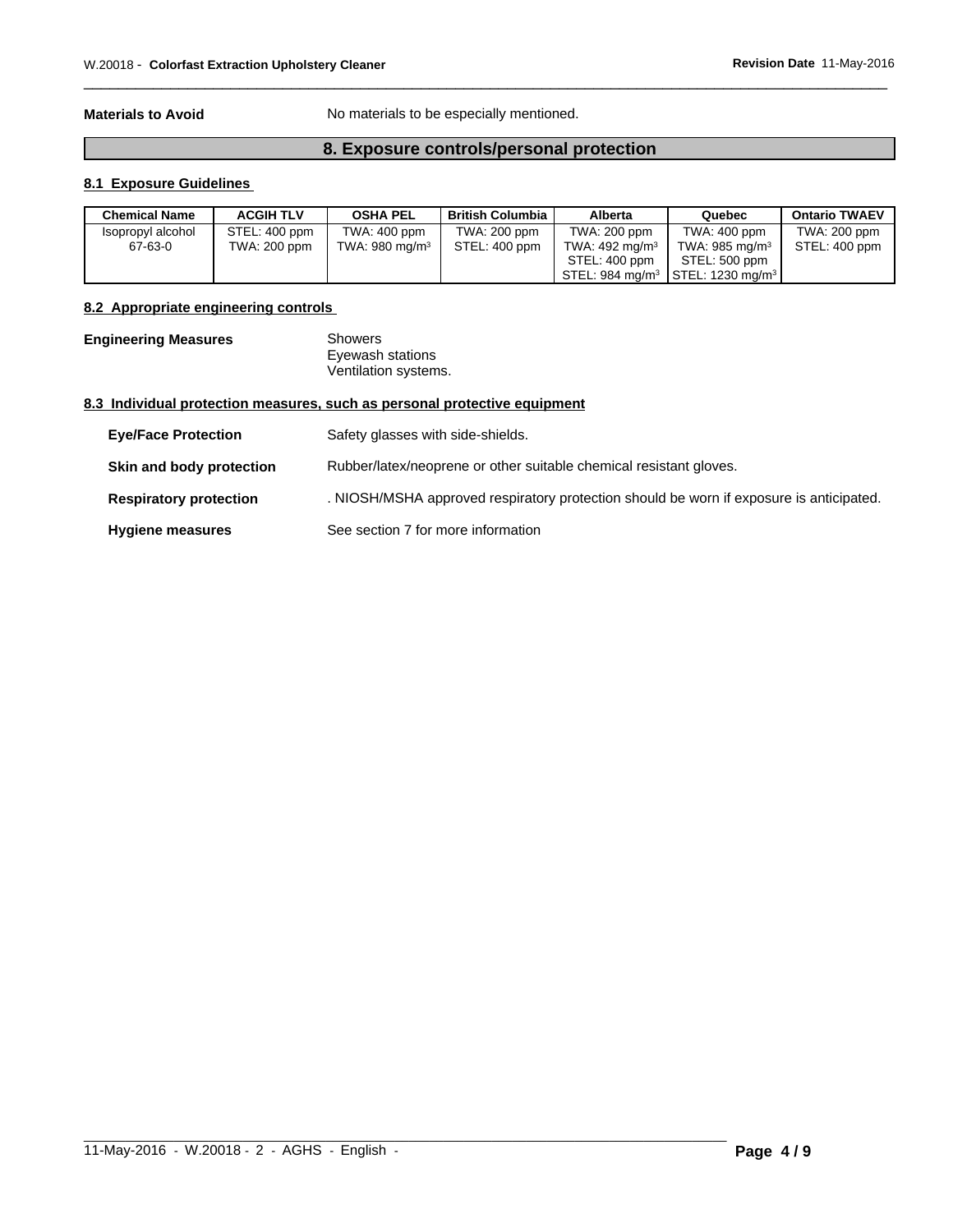| 9.1 Information on basic physical and chemical properties    |                          |                          |
|--------------------------------------------------------------|--------------------------|--------------------------|
| <b>Physical state</b>                                        | Liquid                   |                          |
| Appearance                                                   | Clear liquid             |                          |
| Color                                                        | Colorless                |                          |
| Odor                                                         | Ether                    |                          |
| <b>Odor Threshold</b>                                        | No information available |                          |
| <b>Property</b>                                              | Values                   | Remarks • Methods        |
| pH                                                           | 2.5                      |                          |
| Melting/freezing point                                       |                          | No information available |
| <b>Boiling point/boiling range</b>                           |                          | No information available |
| <b>Flash Point</b>                                           | 58 °C / 136 °F           |                          |
| <b>Evaporation rate</b>                                      |                          |                          |
| Flammability (solid, gas)                                    |                          | No information available |
| <b>Flammability Limits in Air</b>                            |                          |                          |
| upper flammability limit                                     |                          | No information available |
| lower flammability limit                                     |                          | No information available |
| Vapor pressure                                               |                          | No information available |
| Vapor density                                                |                          |                          |
| <b>Specific Gravity</b>                                      |                          |                          |
| <b>Water solubility</b>                                      | Readily miscible         |                          |
| Solubility in other solvents<br><b>Partition coefficient</b> |                          | No information available |
| <b>Autoignition temperature</b>                              |                          | No information available |
| <b>Decomposition temperature</b>                             |                          | No information available |
| <b>Viscosity, kinematic</b>                                  |                          |                          |
| Viscosity, dynamic                                           |                          | No information available |
| <b>Explosive properties</b>                                  | no data available        |                          |
| <b>Oxidizing Properties</b>                                  |                          | No information available |
| 9.2 Other information                                        |                          |                          |

# **9. Physical and chemical properties**

 $\overline{\phantom{a}}$  ,  $\overline{\phantom{a}}$  ,  $\overline{\phantom{a}}$  ,  $\overline{\phantom{a}}$  ,  $\overline{\phantom{a}}$  ,  $\overline{\phantom{a}}$  ,  $\overline{\phantom{a}}$  ,  $\overline{\phantom{a}}$  ,  $\overline{\phantom{a}}$  ,  $\overline{\phantom{a}}$  ,  $\overline{\phantom{a}}$  ,  $\overline{\phantom{a}}$  ,  $\overline{\phantom{a}}$  ,  $\overline{\phantom{a}}$  ,  $\overline{\phantom{a}}$  ,  $\overline{\phantom{a}}$ 

**9.2 Other information Volatile organic compounds (VOC)** 38% **content**

# **10. Stability and Reactivity**

# **10.1 Reactivity**

No data available

# **10.2 Chemical stability**

Stable under recommended storage conditions

# **10.3 Possibility of hazardous reactions**

None under normal processing.

# **10.4 Conditions to Avoid**

Extremes of temperature and direct sunlight.

# **10.5 Incompatible Materials**

None known based on information supplied.

# **10.6 Hazardous Decomposition Products**

None known based on information supplied.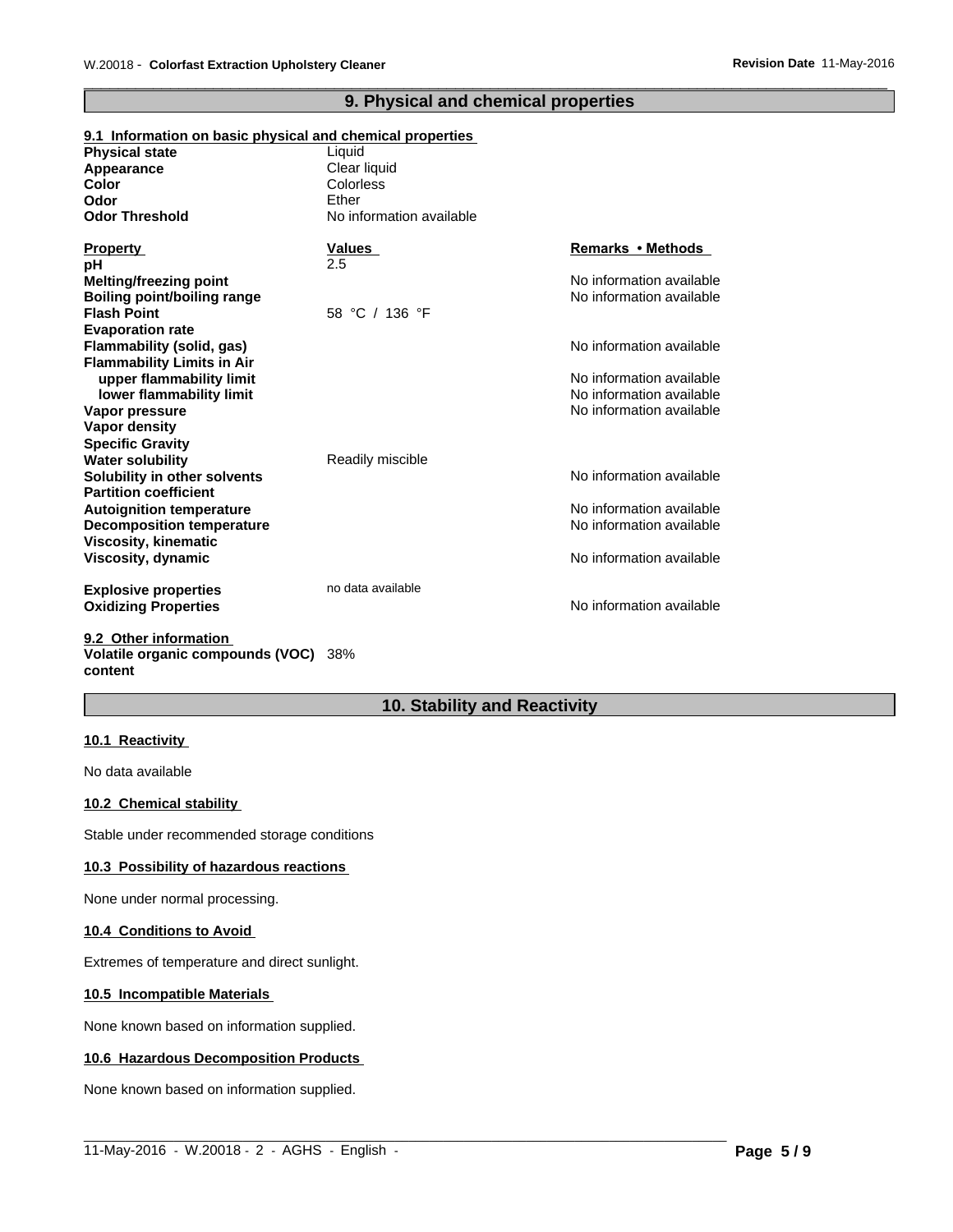# **11. Toxicological information**

 $\overline{\phantom{a}}$  ,  $\overline{\phantom{a}}$  ,  $\overline{\phantom{a}}$  ,  $\overline{\phantom{a}}$  ,  $\overline{\phantom{a}}$  ,  $\overline{\phantom{a}}$  ,  $\overline{\phantom{a}}$  ,  $\overline{\phantom{a}}$  ,  $\overline{\phantom{a}}$  ,  $\overline{\phantom{a}}$  ,  $\overline{\phantom{a}}$  ,  $\overline{\phantom{a}}$  ,  $\overline{\phantom{a}}$  ,  $\overline{\phantom{a}}$  ,  $\overline{\phantom{a}}$  ,  $\overline{\phantom{a}}$ 

# **11.1 Acute toxicity**

#### **Numerical measures of toxicity: Product Information**

#### **The following values are calculated based on chapter 3.1 of the GHS document**

| <b>Unknown Acute Toxicity</b> | < 1% of the mixture consists of ingredient(s) of unknown toxicity |  |  |
|-------------------------------|-------------------------------------------------------------------|--|--|
| Oral LD50                     | 6,865.00 mg/kg                                                    |  |  |
| <b>Dermal LD50</b>            | 30,898.00 mg/kg                                                   |  |  |
| LC50 (Dust/Mist)              | $8.40$ mg/l                                                       |  |  |

# **Numerical measures of toxicity: Component Information**

| <b>Chemical Name</b>                                   | LD50 Oral        | <b>LD50 Dermal</b>        | <b>LC50 Inhalation</b>                |
|--------------------------------------------------------|------------------|---------------------------|---------------------------------------|
| DIPROPYLENE GLYCOL BUTYL<br><b>ETHER</b><br>29911-28-2 |                  |                           | $= 42.1$ ppm (Rat) 4 h                |
| Isopropyl alcohol<br>67-63-0                           | 5840 mg/kg (Rat) | $= 13,900$ mg/kg (Rabbit) | $= 72600$ mg/m <sup>3</sup> (Rat) 4 h |
| D-limonene<br>5989-27-5                                | 4400 mg/kg (Rat) | > 5 g/kg (Rabbit)         |                                       |

# **11.2 Information on toxicological effects**

# **Skin corrosion/irritation**

Product Information • No information available Component Information • No information available

#### **Serious eye damage/eye irritation**

Product Information • No information available Component Information • No information available

# **Respiratory or skin sensitization**

Product Information • No information available Component Information • No information available

#### **Germ cell mutagenicity**

Product Information • No information available Component Information • No information available

# **Carcinogenicity**

Product Information

• The table below indicates whether each agency has listed any ingredient as a carcinogen

Component Information

• Contains a known or suspected carcinogen

| <b>Chemical Name</b>         | <b>ACGIH</b> | <b>IARC</b> | <b>NTP</b><br>. | <b>OCUA</b><br>оэпа |
|------------------------------|--------------|-------------|-----------------|---------------------|
| Isopropyl alcohol<br>67-63-0 |              | Group       |                 |                     |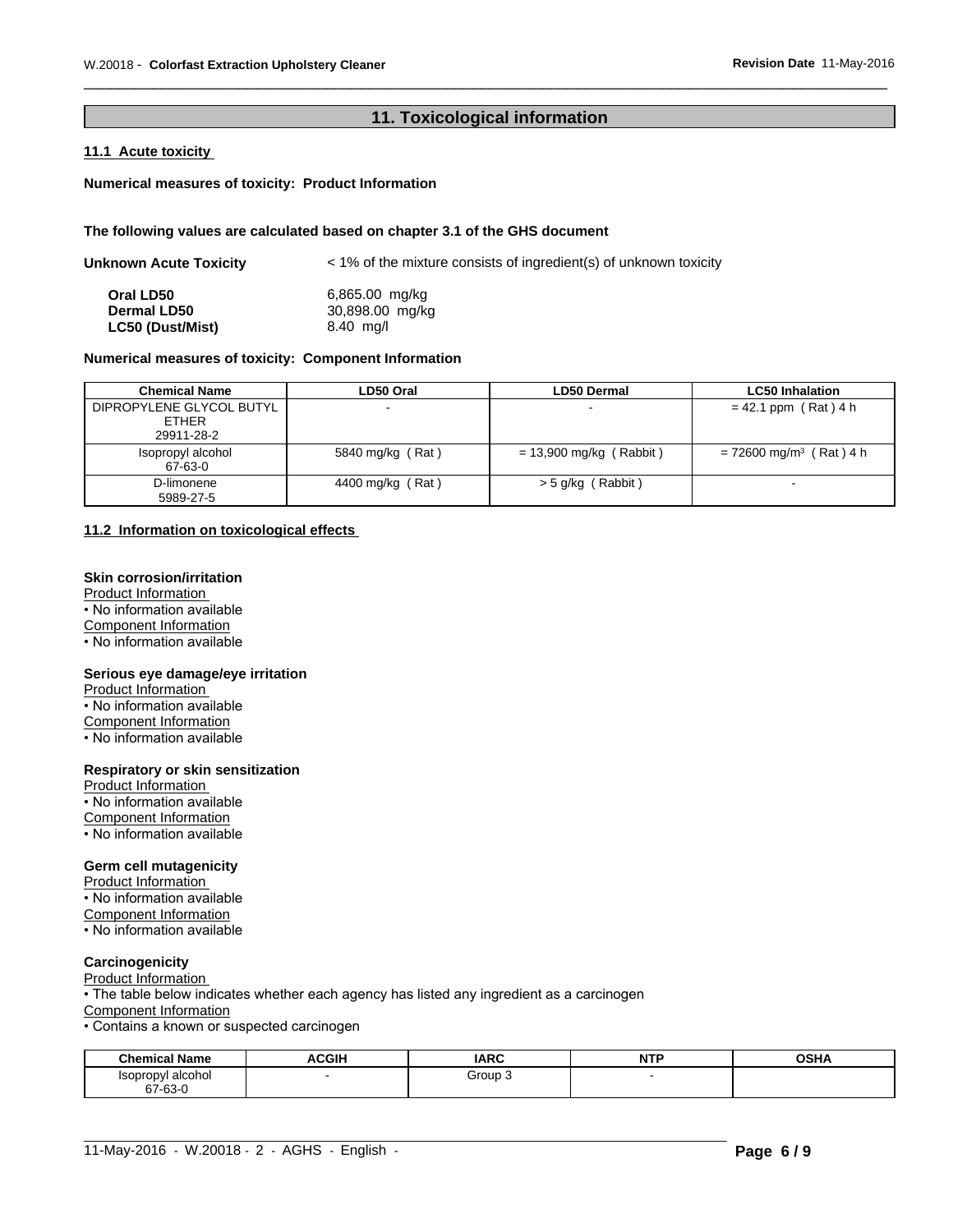**Reproductive toxicity** Product Information

• No information available Component Information • No information available

**STOT - single exposure** No information available

**STOT - repeated exposure** No information available

# **Other adverse effects**

Product Information • No information available Component Information • No information available

#### **Aspiration hazard**

Product Information • No information available Component Information • No information available

# **12. Ecological information**

 $\overline{\phantom{a}}$  ,  $\overline{\phantom{a}}$  ,  $\overline{\phantom{a}}$  ,  $\overline{\phantom{a}}$  ,  $\overline{\phantom{a}}$  ,  $\overline{\phantom{a}}$  ,  $\overline{\phantom{a}}$  ,  $\overline{\phantom{a}}$  ,  $\overline{\phantom{a}}$  ,  $\overline{\phantom{a}}$  ,  $\overline{\phantom{a}}$  ,  $\overline{\phantom{a}}$  ,  $\overline{\phantom{a}}$  ,  $\overline{\phantom{a}}$  ,  $\overline{\phantom{a}}$  ,  $\overline{\phantom{a}}$ 

# **12.1 Toxicity**

**Ecotoxicity No information available** 

7.0812 % of the mixture consists of components(s) of unknown hazards to the aquatic environment

#### **Ecotoxicity effects**

| <b>Chemical Name</b>                                   | Toxicity to algae                                                                                  | <b>Toxicity to fish</b>                                                                                                                                        | Toxicity to daphnia and other<br>aquatic invertebrates |
|--------------------------------------------------------|----------------------------------------------------------------------------------------------------|----------------------------------------------------------------------------------------------------------------------------------------------------------------|--------------------------------------------------------|
| DIPROPYLENE GLYCOL BUTYL<br><b>ETHER</b><br>29911-28-2 |                                                                                                    | LC50: 96 h Poecilia reticulata 841<br>mg/L static                                                                                                              |                                                        |
| Isopropyl alcohol<br>67-63-0                           | EC50: 96 h Desmodesmus<br>subspicatus 1000 mg/L EC50: 72 h<br>Desmodesmus subspicatus 1000<br>mg/L | LC50: 96 h Pimephales promelas<br>9640 mg/L flow-through LC50: 96 h<br>Pimephales promelas 11130 mg/L<br>static LC50: 96 h Lepomis<br>macrochirus 1400000 µg/L | EC50: 48 h Daphnia magna 13299<br>mq/L                 |
| D-limonene<br>5989-27-5                                |                                                                                                    | LC50: 96 h Pimephales promelas<br>0.619 - 0.796 mg/L flow-through<br>LC50: 96 h Oncorhynchus mykiss<br>35 mg/L                                                 |                                                        |

# **12.2 Persistence and degradability**

No information available.

#### **12.3 Bioaccumulative potential**

Discharge into the environment must be avoided

| $^{\circ}$ homu                      | Pow  |
|--------------------------------------|------|
|                                      | loc  |
| ropvl alcohol<br>cor<br>.<br>67-63-0 | 0.05 |

 $\_$  ,  $\_$  ,  $\_$  ,  $\_$  ,  $\_$  ,  $\_$  ,  $\_$  ,  $\_$  ,  $\_$  ,  $\_$  ,  $\_$  ,  $\_$  ,  $\_$  ,  $\_$  ,  $\_$  ,  $\_$  ,  $\_$  ,  $\_$  ,  $\_$  ,  $\_$  ,  $\_$  ,  $\_$  ,  $\_$  ,  $\_$  ,  $\_$  ,  $\_$  ,  $\_$  ,  $\_$  ,  $\_$  ,  $\_$  ,  $\_$  ,  $\_$  ,  $\_$  ,  $\_$  ,  $\_$  ,  $\_$  ,  $\_$  ,

#### **12.4 Mobility in soil**

No information available.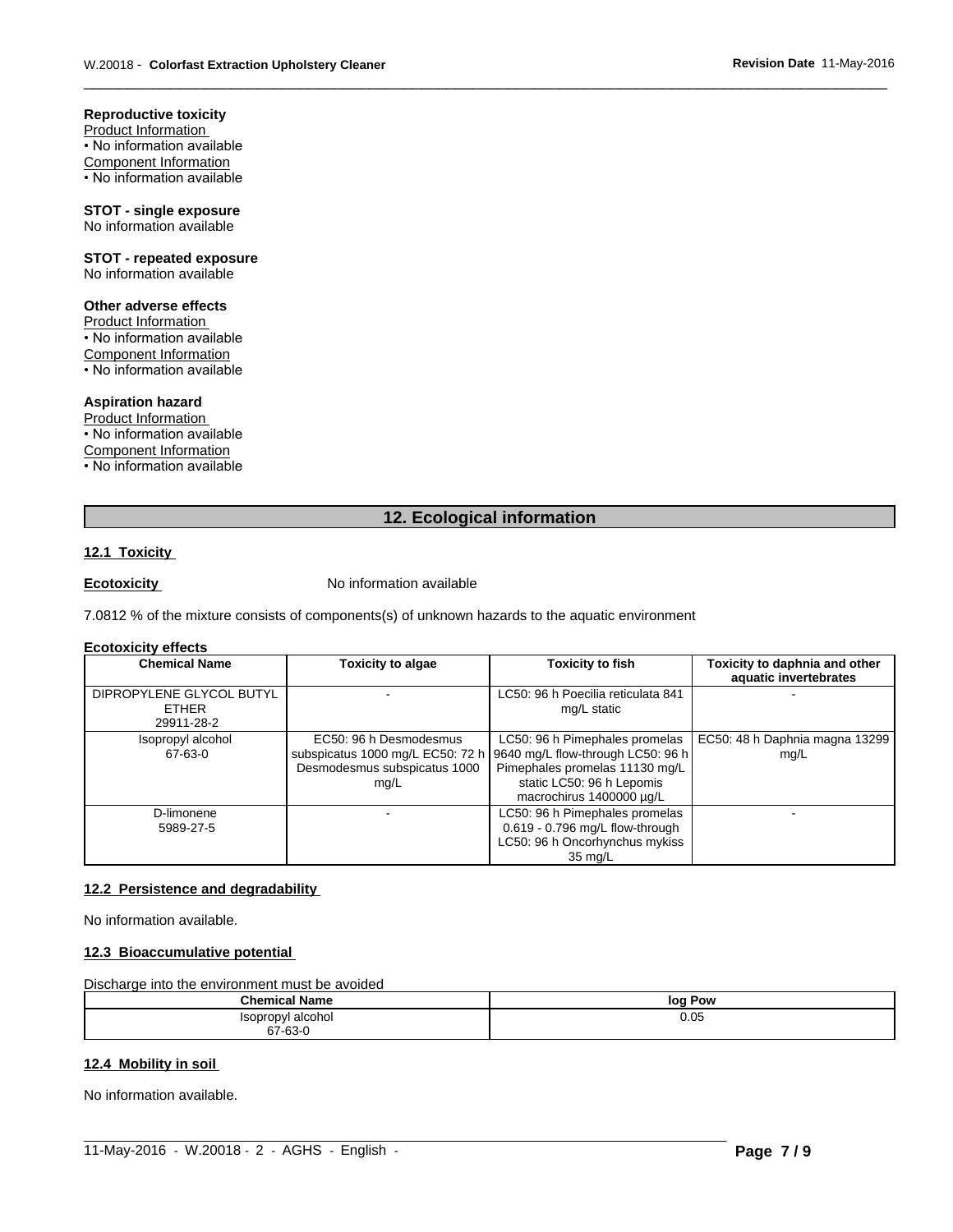#### **12.5 Other adverse effects**

No information available

# **13. Disposal Considerations**

 $\overline{\phantom{a}}$  ,  $\overline{\phantom{a}}$  ,  $\overline{\phantom{a}}$  ,  $\overline{\phantom{a}}$  ,  $\overline{\phantom{a}}$  ,  $\overline{\phantom{a}}$  ,  $\overline{\phantom{a}}$  ,  $\overline{\phantom{a}}$  ,  $\overline{\phantom{a}}$  ,  $\overline{\phantom{a}}$  ,  $\overline{\phantom{a}}$  ,  $\overline{\phantom{a}}$  ,  $\overline{\phantom{a}}$  ,  $\overline{\phantom{a}}$  ,  $\overline{\phantom{a}}$  ,  $\overline{\phantom{a}}$ 

#### **13.1 Waste treatment methods**

This material, as supplied, is not a hazardous waste according to Federal regulations (40 CFR 261). This material could become a hazardous waste if it is mixed with or otherwise comes in contact with a hazardous waste, if chemical additions are made to this material, or if the material is processed or otherwise altered. Consult 40 CFR 261 to determine whether the altered material is a hazardous waste. Consult the appropriate state, regional, or local regulations for additional requirements.

# **14. Transport Information**

| <b>DOT</b>                                                                                                                 | Not regulated (If shipped in NON BULK packaging by ground transport)<br>Note: According to 49 CRF $\S$ 173.150(f)(1), this material was reclassified as a combustible<br>liquid. This provision does not apply to transportation by vessel or aircraft, except where<br>other means of transportation is impractical |
|----------------------------------------------------------------------------------------------------------------------------|----------------------------------------------------------------------------------------------------------------------------------------------------------------------------------------------------------------------------------------------------------------------------------------------------------------------|
| <b>MEX</b>                                                                                                                 |                                                                                                                                                                                                                                                                                                                      |
| <b>IMDG</b><br>Proper shipping name<br><b>Hazard class</b><br><b>UN</b><br><b>Packing Group</b><br><b>Marine pollutant</b> | Flammable Liquid, N.O.S. (Isopropanol and D'limonene)<br>3<br>1993<br>Ш<br>Yes This product contains a chemical which is listed as a marine pollutant according to<br><b>IMDG/IMO</b>                                                                                                                                |
| <b>IATA</b><br><b>UN</b><br>Proper shipping name<br><b>Hazard class</b><br><b>Packing Group</b>                            | 1993<br>Flammable Liquid, N.O.S. (Isopropanol and D'limonene)<br>3<br>Ш                                                                                                                                                                                                                                              |

# **15. Regulatory information**

#### **15.1 International Inventories**

| <b>TSCA</b><br><b>DSL</b><br><b>EINECS/ELINCS</b> | Complies<br>Complies<br>Complies |  |
|---------------------------------------------------|----------------------------------|--|
| <b>ENCS</b>                                       | -                                |  |
| <b>IECSC</b>                                      | -                                |  |
| <b>KECL</b>                                       | -                                |  |
| <b>PICCS</b>                                      | -                                |  |
| <b>AICS</b>                                       | -                                |  |
| <b>NZIOC</b>                                      | -                                |  |

**TSCA** - United States Toxic Substances Control Act Section 8(b) Inventory

**DSL** - Canadian Domestic Substances List

**EINECS/ELINCS** - European Inventory of Existing Chemical Substances/European List of Notified Chemical Substances

 $\_$  ,  $\_$  ,  $\_$  ,  $\_$  ,  $\_$  ,  $\_$  ,  $\_$  ,  $\_$  ,  $\_$  ,  $\_$  ,  $\_$  ,  $\_$  ,  $\_$  ,  $\_$  ,  $\_$  ,  $\_$  ,  $\_$  ,  $\_$  ,  $\_$  ,  $\_$  ,  $\_$  ,  $\_$  ,  $\_$  ,  $\_$  ,  $\_$  ,  $\_$  ,  $\_$  ,  $\_$  ,  $\_$  ,  $\_$  ,  $\_$  ,  $\_$  ,  $\_$  ,  $\_$  ,  $\_$  ,  $\_$  ,  $\_$  ,

**PICCS** - Philippines Inventory of Chemicals and Chemical Substances

**ENCS** - Japan Existing and New Chemical Substances

**IECSC** - China Inventory of Existing Chemical Substances

**KECL** - Korean Existing and Evaluated Chemical Substances

**PICCS** - Philippines Inventory of Chemicals and Chemical Substances

**AICS** - Australian Inventory of Chemical Substances

**NZIoC** - New Zealand Inventory of Chemicals